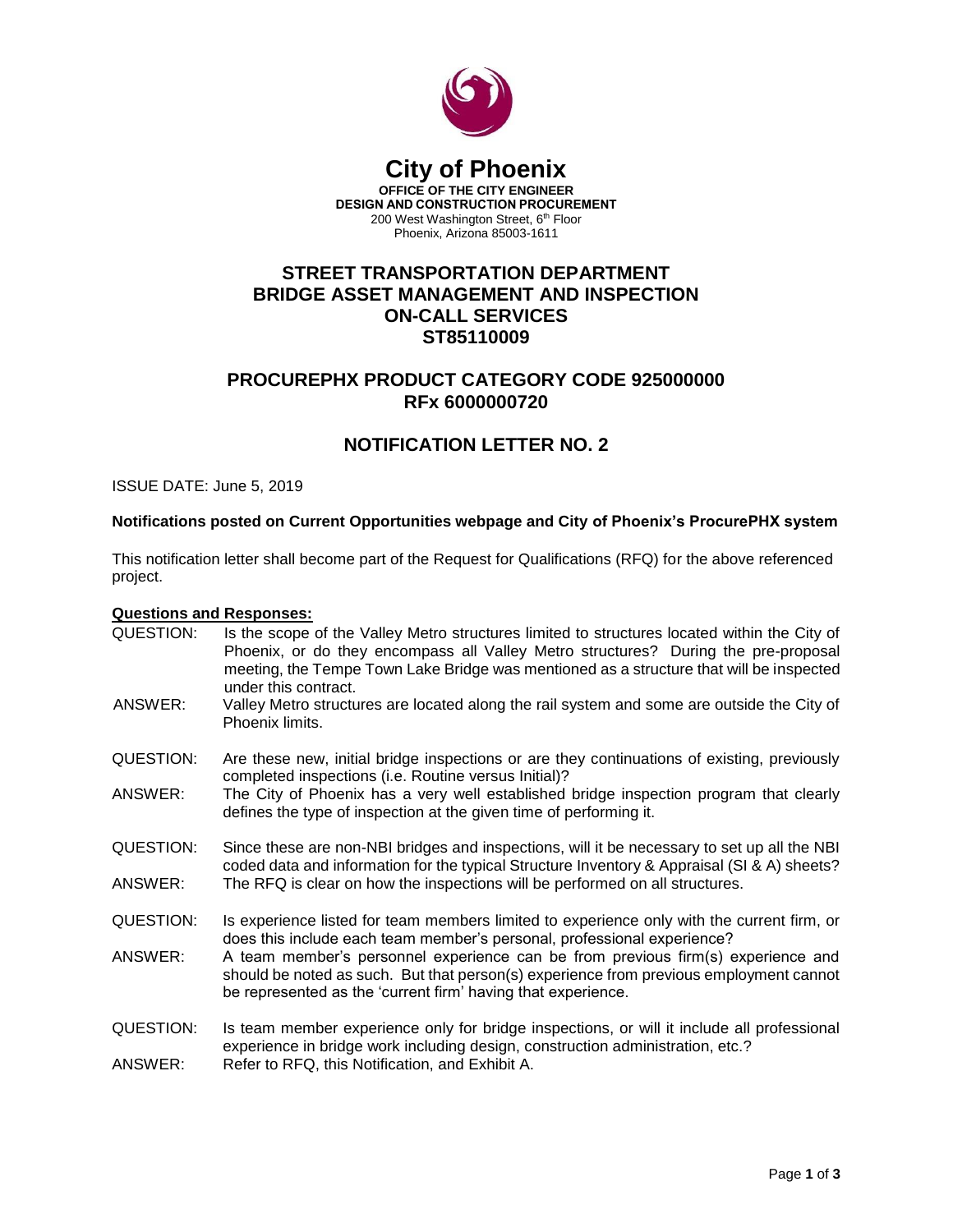- QUESTION: Are references only limited to the firm's bridge inspection experience, or does that include all professional work involving bridge projects?
- ANSWER: The references must be related to bridge inspection experience.
- QUESTION: How will the award of contract work be divided amongst the two firms selected, if two firms are selected for the six (6) year contract term?
- ANSWER: Work is on an as-needed basis/no guarantee of work. It is the intention of the City to spread the work amongst firms selected. Performance, availability, capability, cost, etc. may be taken into consideration for the assignment of projects/work requests.
- QUESTION: How will bridges be assigned (in blocks?) and who is responsible for the inspection schedule?
- ANSWER: It is anticipated for bridges to be assigned in blocks with locations being as near each other as possible. The structures are inspected on the required standard frequency per the City of Phoenix database; the field inspection procedures to sequence the activities are up to the firm. Firms will be responsible for the inspection schedule.
- QUESTION: Under Section II, Scope of Work (page 1), there is a requirement for an "OSHA trained and certified compliant rescue team". Can we clarify what this specifically is asking for? From our history with technical access and rescue training, we do not know that this certification technically exists. OSHA does not certify, nor does OSHA have specific training with specific criteria. Is third party certification of technical access and rescue sufficient? ANSWER: See below for revision to the RFQ.
- QUESTION: Will there be underwater bridge inspections?
- ANSWER: Underwater bridge inspections will be assigned on a separate task if needed.
- QUESTION: Is ADOT's database going to be used or the City's?
- ANSWER: The City's database will be used but it follows the requirements of ADOT.
- QUESTION: Will there be Federal funding used on this project?
- ANSWER: No.
- QUESTION: Are Federal guidelines (LPA hours/ADOT) going to be used?
- ANSWER: Firms will be expected to conform to Federal guidelines even though not using Federal funds.
- QUESTION: Are we allowed to put photos on our cover and it still doesn't count in the 12-page limit? ANSWER: If the photos or content are deemed ratable criteria, i.e. photos giving a project location, a project photo, project advertising, charts, etc., then those pages will count towards the page count (refer to the RFQ).
- QUESTION: If the project experience listed for our key personnel is the same as the experience of the prime firm can we just list the role of the individual or do we need to restate the descriptions, costs, and dates?
- ANSWER: Yes, see below for revision to the RFQ.
- QUESTION: Will subconsultants be part of the RFQ response?
- ANSWER: Yes, see below for revision to the RFQ.

**Section II – Scope of Work** delete the first paragraph and replace with the following:

The consultant will be responsible for anyone performing bridge inspections to be certified as required through the National Highway Institute, have fractured critical bridge inspection certification, meet all requirements of OSHA 1910.146 and 1926.1200 AA for confined space entry, have a certified compliant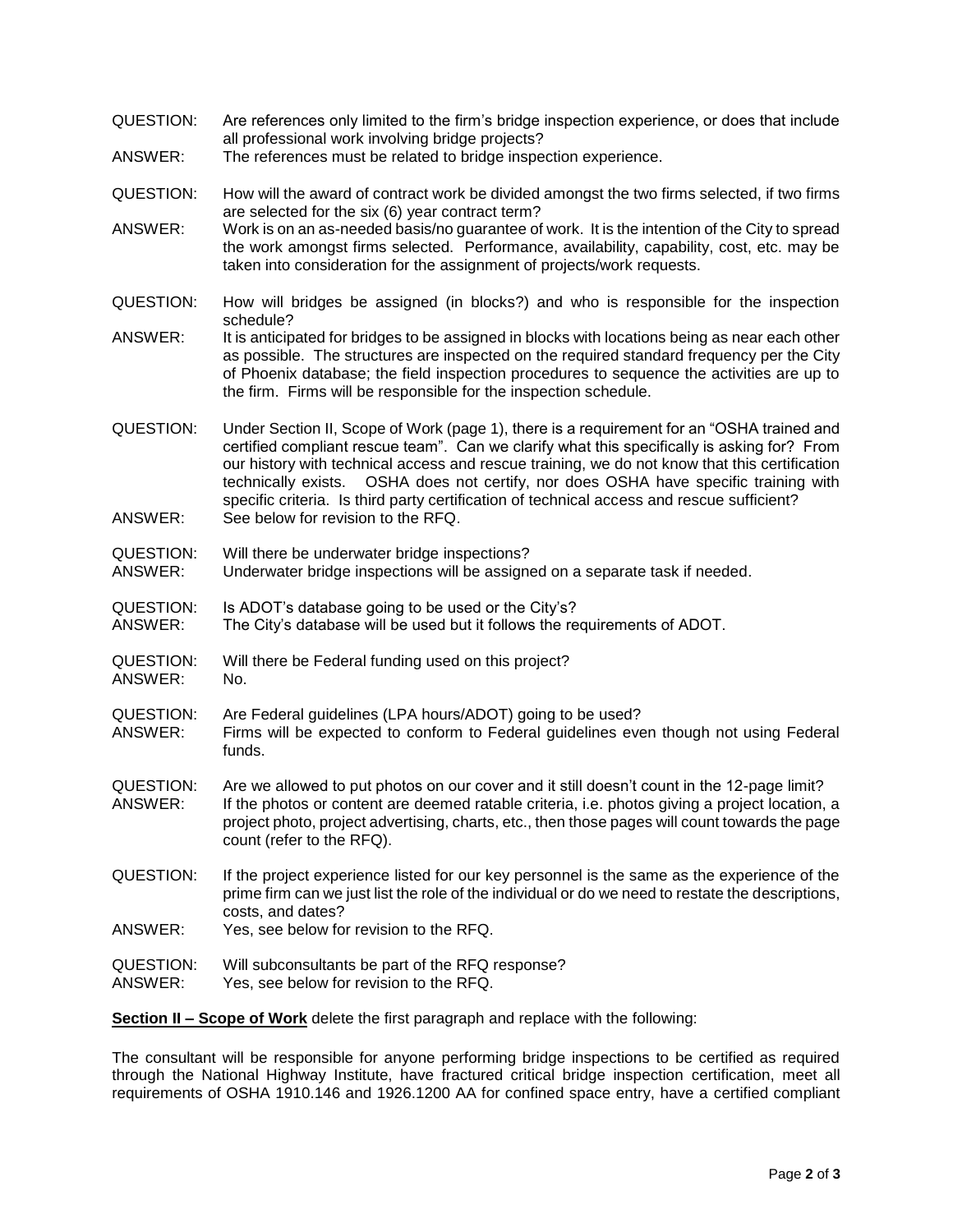rescue team, and have maximum risk and background screening. See Exhibit A for Certification Requirements.

**Section II – Scope of Work** Add the following bullet point under – Consultant services shall include, but not limited to the following:

• All documents are owned by the City of Phoenix

**Section IV - Statement of Qualifications Evaluation Criteria** delete Criteria B. in its entirety and replace with the following:

#### **B. Experience of Key Personnel and Subconsultants (maximum 225 points)**

Describe the experience and qualifications of the specific project team expected to be assigned to this project in providing services for similar projects. Identify each team member's role in the projects provided. If a project selected for a key person is the same as one selected for the firm, provide just the project name and the role of the key person. City of Phoenix project experience is not required. For each project listed, provide:

- 1. Description of the project including scope and project owner
- 2. Role of the team or team member and explain how this relates to the services being solicited
- 3. Project's original contract value, final contract value, and reason for variance
- 4. Project's start date and completion date

**Exhibit A** delete in its entirety and replace with the attached

All other terms and conditions remain unchanged.

CITY OF PHOENIX DESIGN AND CONSTRUCTION PROCUREMENT

*Micheal Ricketson*

Micheal Ricketson Contracts Specialist II

Attachment: Exhibit A

### **\*\*\*\*\*\*\*END OF NOTIFICATION NO. 2\*\*\*\*\*\*\***